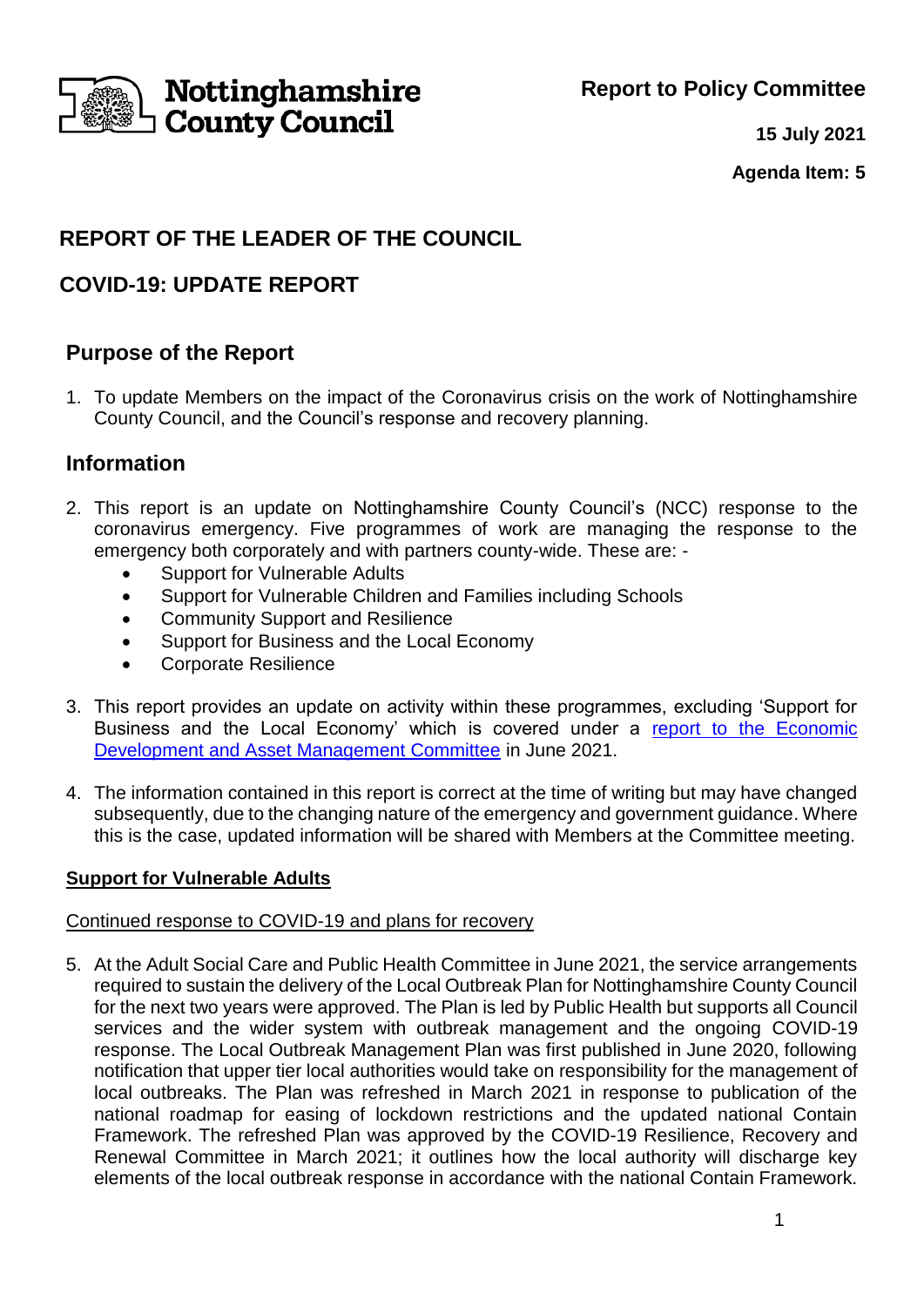- 6. The Adult Social Care and Health department is continuing to respond to the pandemic although much of the emergency planning and crisis work has now been stood down and the department is starting to implement recovery plans. The approach to recovery has included scenario planning for the next 12 months given the continued uncertainty associated with COVID-19, taking into account the impact and associated risk for the people that the Council supports and the population as a whole; the workforce, departmental performance, finances, and partnerships. The department's delivery plan for recovery will support actions to reset, recover and transform service delivery, as well as implement plans to support the well-being of the workforce.
- 7. In November 2020 the COVID-19 Taskforce was set up to support the social care market, in particular those services that experienced significant outbreaks which then impacted on service delivery and workforce. This multi-agency group of partners met daily to ensure that there was an overall understanding of where the risks and issues were in the social care market. At the height of the outbreaks in December/January 2021 there were over 100 services that were being supported by the Taskforce; more recently the number had reduced to zero and at the time of writing there are four care homes experiencing a COVID-19 outbreak. The Taskforce has responded to this and the meetings have stepped down to fortnightly. This group can at any point step back up again to support the market and the meetings now focus on supporting services to recover and also support any changes to guidance which impact on service provision and delivery.
- 8. The department is currently reviewing a support service for care homes that was established in November 2020. This support service consists of a group of care staff, employed by the Council, who have volunteered to support external care homes during an emergency situation, whether it be COVID or quality related issues. This support was set up to respond to extreme circumstances when a care home's workforce was impacted to the level where urgent staff would be needed to keep a service safe. Whilst the situation with the outbreaks in Nottinghamshire has improved, the department continues to provide ongoing support in relation to monitoring risks in respect of the workforce, quality and financial viability.

#### Vaccine uptake and vulnerable adults

- 9. In relation to vaccination of the social care workforce, those eligible include people working for local authorities, commissioned by local authorities and other providers where staff provide close personal care to those people most at risk in relation to COVID-19. In Nottinghamshire this is close to 10,500 people. The vaccinations for staff started in January 2021 and the vaccination rates compare favourably with rates across the country. As at 30 June, 92% of the internal workforce had received their first dose vaccination and 88% are known to have received a second dose vaccination. Take up of first dose vaccinations for the independent sector care provider workforce (including Supported Living, Housing with Care and Home Based Care) is currently at 76.8%; however the first and second dose vaccination data for this workforce has now transferred to the Department of Health and Social Care Capacity Tracker and work is underway to reconcile this data with what is held locally. More robust data on the independent sector social care workforce will be available for the next update. The Council will need to consider the implications of the newly announced requirement for people who work in care homes to be vaccinated.
- 10.There continues to be lower take-up of the COVID-19 vaccination offer among certain ethnic groups and in more deprived communities of the county. A system-wide response remains key to addressing these inequalities across Nottinghamshire, working together across the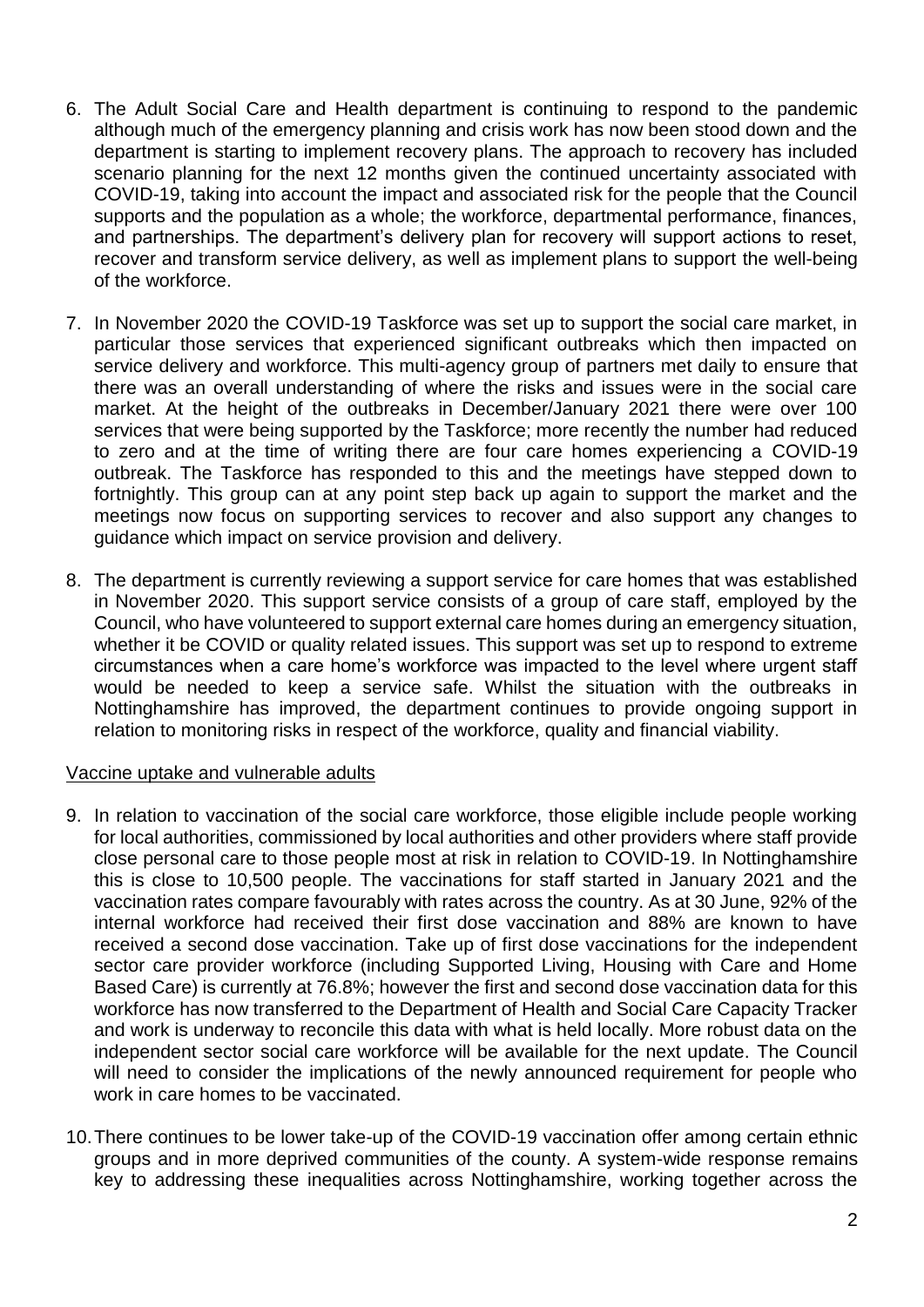Integrated Care Systems (ICS) and Integrated Care Partnerships (ICP), with District, Boroughs, Community Voluntary Service (CVS) and other partners. A number of inequalities task groups have been established to drive this work forwards. This includes a vaccination bus deployed to target areas of lowest uptake in recent weeks and bespoke communications have been developed across agencies to encourage take-up. There has also been targeted work to increase uptake among carers, those clinically extremely vulnerable (CEV) and pregnant women. A roving team continues to vaccinate care home residents and staff, although this is now part of a "mop up" programme as all care homes across the County have been offered second doses. The team also continue to visit those who are housebound.

- 11.To complement messages from health and local government there have been a number of initiatives such as pop-up clinics in community settings and primary care and targeted social media resources. A Super Weekend in June over  $12<sup>th</sup>$  and  $13<sup>th</sup>$  June offered people walk-in vaccinations at the Forest Recreation and Mansfield sites. These clinics were accompanied by targeted social media and door knocking by local vaccination champions within specific areas of low uptake. Across the weekend 2,430 people attended who had not otherwise booked a vaccination appointment – 528 of these visited the Mansfield site.
- 12. This was followed by a national 'Big-Vax-the-Nation' weekend  $25<sup>th</sup> 28<sup>th</sup>$  June offering walk in vaccinations at sites across England. Over this weekend nearly 6,000 people took up the offer across Nottinghamshire for a first or second dose. Walk-in appointments will continue to be available in Nottingham and Nottinghamshire subject to availability and work continues in Bassetlaw to maximise uptake.
- 13.Work is now underway to coproduce and tailor messages for young people as the COVID-19 vaccination offer is extended to younger age groups.

#### **Support for Vulnerable Children and Families including Schools**

#### Early Years, School and College Settings

- 14.As of 8 March 2021, all pupils were able to return to school and therefore most pupils are now attending onsite. The Fair Access team has engaged with schools and families to provide support and ensure pupils are accessing education when they have not returned to school sites. During the summer term Nottinghamshire's school attendance has remained in-line with the national average of approximately 91-93%. On the  $24<sup>th</sup>$  June 2021 5% of pupils were not attending school due to COVID-19, as they had tested positive or were isolating due to being a contact inside or outside of school, with these pupils receiving home learning provision, this was the same nationally.
- 15.Headteachers, and all staff, supported by their governing bodies have continued to ensure that all children have continued their learning despite the ongoing challenge of bubble closures and the need for children to learn at home as a result of self-isolating. Access to national online resources, such as through the Oak Academy, has supplemented the online learning delivered by Nottinghamshire schools. The Government has produced guidance to support schools with end of term planning including transition days and sports days. Schools have been reminded, however, that all these events must be rigorously risk assessed given the increasing numbers of children and young people testing positive for COVID-19 at this time.
- 16.The NottAlone web site will launch in September 2021, providing local mental health information and advice for children, young people and professionals. This web site has been developed by a team involving local young people, parents, carers, school staff and multi-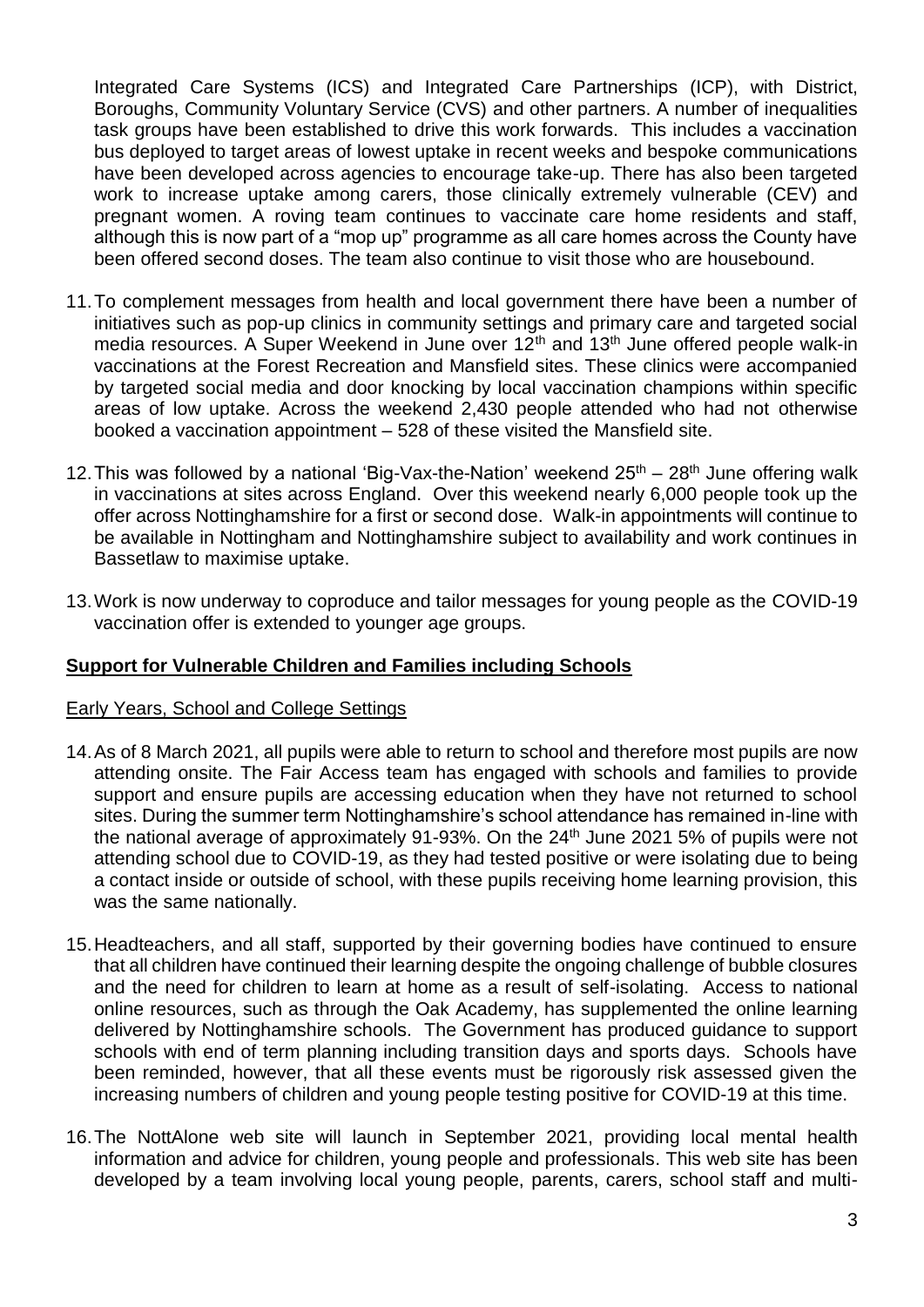agency professionals including Nottinghamshire Education Learning and Skills staff. Schools are urged to apply for the Department for Education (DfE) Senior Mental Health Lead Grant and Training from September 2021. The NottAlone team is applying to offer this DfE approved training for senior mental health leads thus ensuring that the materials are tailored and contextualised to local need.

- 17.The Department for Education has provided funding to NCC to coordinate delivery of the [Holiday Activity and Food \(HAF\) programme](https://www.gov.uk/government/publications/holiday-activities-and-food-programme/holiday-activities-and-food-programme-2021) for Easter, Summer and Christmas school holidays 2021, targeting Children and Young People aged 5 to 16 who are eligible for free School Meals. NCC will be funding a hybrid delivery model to ensure maximum coverage within the community, including funding for schools who can provide HAF sessions by adapting existing or planned Summer clubs. This means that schools running summer holidays school programmes and catch-up sessions, can access additional funding via the HAF programme.
- 18.The COVID Local Support Grant has been extended by the Department for Work and Pensions to cover the summer holidays. NCC has decided to use this funding to provide supermarket vouchers for children and young people eligible for free school meals or relevant funded childcare throughout the summer school holiday period. Currently there are over 23000 claimants of free school meals in Nottinghamshire.
- 19.As previously reported, the percentage of eligible 2-year olds taking up their funded childcare entitlements reduced during the pandemic. In the autumn term 69% of 2-year olds accessed provision compared to 80.42% in autumn 2019. Take up rates for spring term 2021 remained static at 68% following the full reopening of school led early years provision. Take up rates remain low in areas of greatest disadvantage with families still reluctant to send their children to an early years setting.

#### Vulnerable Children, Young People and Families

- 20.The Multi-Agency Safeguarding Hub (MASH) continues to operate an "urgents only by phone" service, due to a need to ensure there is sufficient staffing capacity to manage the numbers of enquiries received. All non-urgent safeguarding concerns can continue to be referred to the MASH via the online referral form or through email. During the latest lockdown between January and March the service saw a similar reduction in referrals to the MASH as that seen in the first lockdown in March 2020. Since the end of the latest lockdown, the MASH has seen an increase in referrals exceeding the level seen at the end of the first lockdown, putting more pressure on the service. This will continue to be monitored to understand the impact of this on the MASH and other service areas.
- 21.During the third national lockdown, weekly "strengths-based wellbeing" calls to all families receiving early help or social work support were reinstated. Evidence from children and families suggested many benefited from these weekly contacts. As restrictions have lifted, children have returned to school, and families have been able to re-connect with family and community networks it is recognised that not all families now require weekly 'wellbeing' calls. From 15th May 2021 it was agreed that practitioners and managers will use their professional judgment in agreeing which children and families continue to benefit from and need weekly wellbeing calls.
- 22.In line with government guidance, all families open to children's social care continue to receive face to face contact following risk assessment, with appropriate social distancing measures and Personal Protective Equipment (PPE) if necessary. The demands on the children's front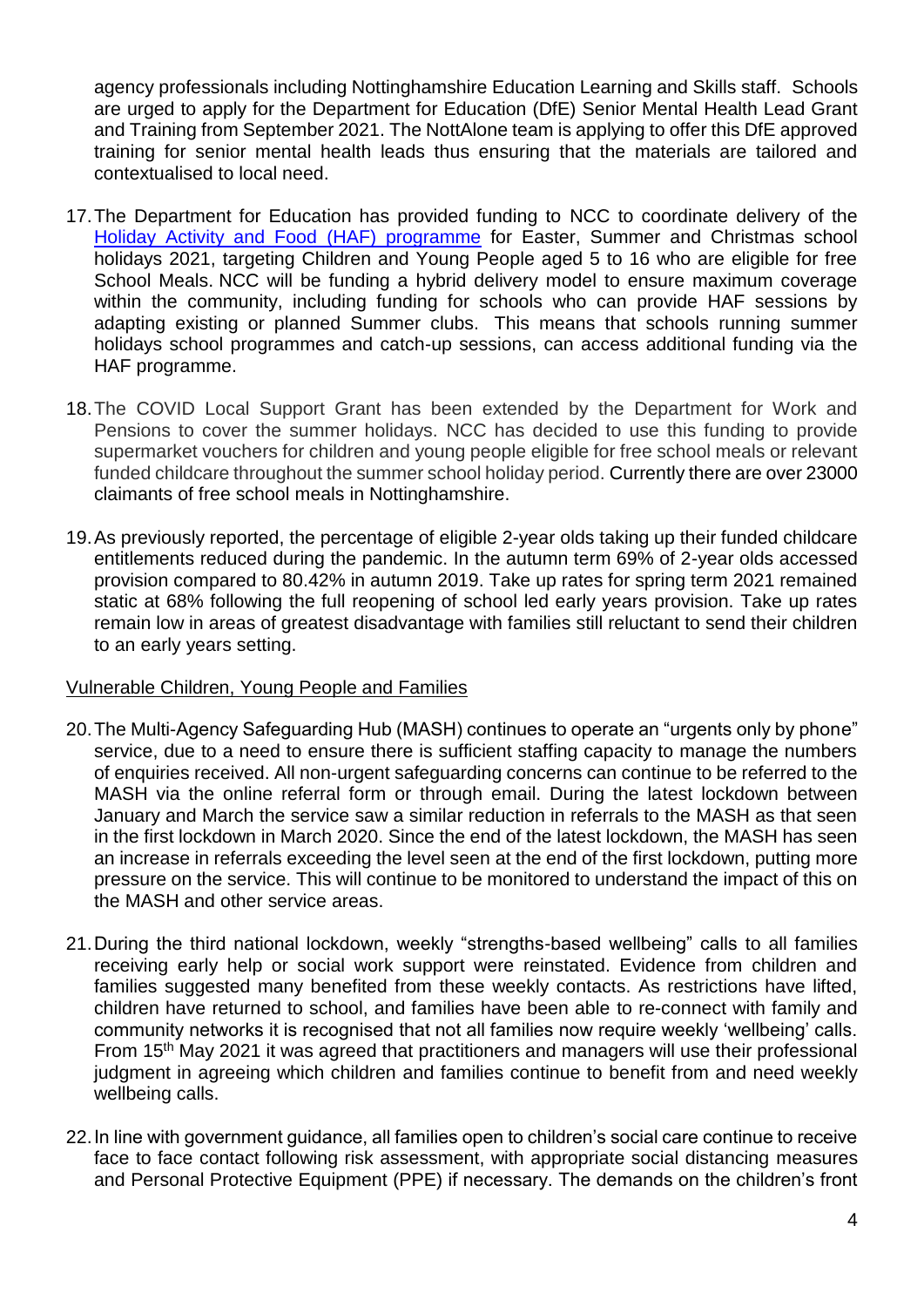line workforce throughout the pandemic have been high and this will continue to be an ongoing challenge given that, as indicated in paragraph 20, referral rates are currently increasing as hidden harm in children is being exposed.

- 23.From 8 March 2021 all pupils should be attending their school or alternative education provision. The DfE has requested that social workers and schools work together to avoid the suspension or permanent exclusion of vulnerable children. The DfE has reiterated to schools that they should, as far as possible, avoid expelling any pupil with an education, health and care plan or a looked-after child.
- 24.In terms of staffing, there are fewer members of staff either self-isolating or absent from work due to COVID-19 than earlier in the year. Staff absence due to COVID-19 is not currently causing a disruption to service delivery.

#### **Community Support and Resilience**

#### Community Support Hub

- 25.As reported to Policy Committee on 13 May 2020, the Nottinghamshire Coronavirus Community Support Hub went live on 23 March 2020, and is accessible over the phone, via the Council website or the My Notts app. The Hub provides a real-time online database, accessible to all partners, which enables residents in need of support to input their postcode and requirements and be 'served up' with a list of local groups and organisations able to meet those needs.
- 26.The number of hits to the Hub website reduced gradually from a peak of around 1,000 a day down to 40 a day at the time of writing. This figure has risen and fallen in response to key moments in the pandemic, for example the introduction of further lockdowns or changes to tiered restrictions. This self-service part of the Hub has been able to deal with the vast majority of demand for help.
- 27.As at 28 June 2021, 1,450 more complex requests for support, requiring a partnership response, had been received since launching the second phase of the Hub. There are currently 278 voluntary groups, 163 individual volunteers, 87 charity organisations, 20 online community groups and 235 businesses offering support.

#### Specific cohorts being supported

- 28.Committee Members will recall that the Government had placed responsibilities on the local authority to give practical support to those identified as clinically extremely vulnerable (CEV), to help them follow government shielding advice. The advice to shield ended on 31 March 2021, and with it the statutory responsibility to offer support. By the end of March, 54,300 residents were classified as CEV, and had received offers of support from the Hub.
- 29.On the 1 April, a new duty was placed on the system by Government to offer practical support to those who are required to self-isolate (positive cases and their contacts). This has been accompanied by further government funding. This support offer was designed to overcome the barriers to self-isolation that were being reported, including the practical, social, and emotional consequences of self-isolation, such as:
	- access to food and other essential supplies
	- not being able to carry out caring responsibilities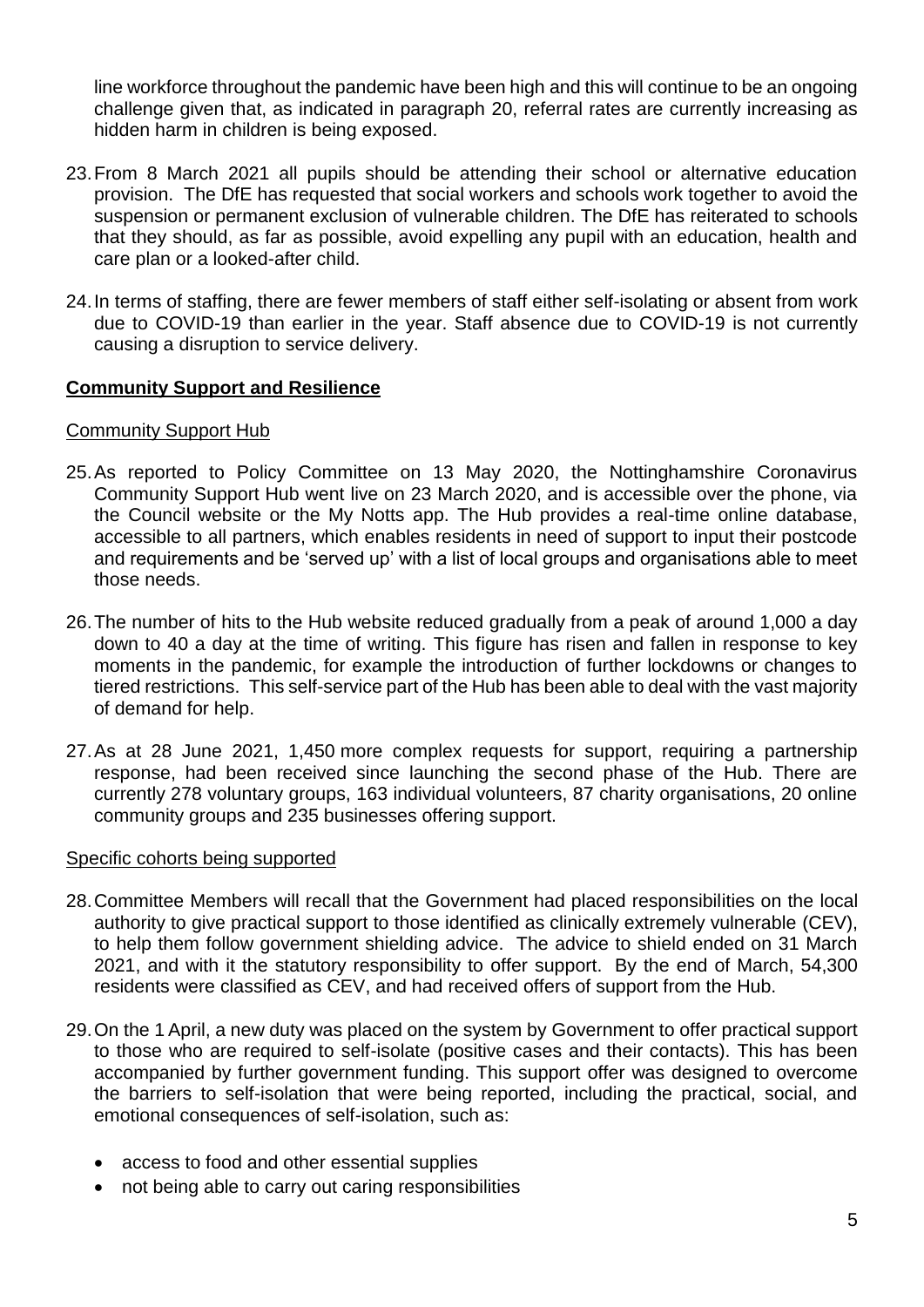- practical tasks such as dog walking
- impact on mental health and wellbeing, including loneliness and boredom.
- 30.From the 1 April, NHS Test and Trace, as it had previously done, signposted people required to self-isolate to sources of help and further information. This included directing them to contact their local council if they required specific support and had no other means to access it. Where initial contact from NHS Test and Trace then suggested a person may have specific support needs that cannot be met in other ways, from 1 April, these cases are now referred through to councils through daily data feeds. The Hub is now required to make proactive contact to people flagged by NHS Test and Trace as having specific support needs, to offer help in accessing support.
- 31.During April, 25 cases were referred, which dropped to 12 for May. As of 28 June, 163 cases have already been referred, a significant rise in numbers. On making contact, few have transpired to have unmet needs, so demand is currently manageable within existing resources.
- 32.Further, an additional responsibility has been placed on the system to make contact with all CEV people asked to self-isolate, whether or not they have unmet support needs. It has only been possible to cross reference data sets to since 1 June, but in that period, 52 have been contacted.

#### Needs Assessment

33.As previously reported, the Council has initiated a review, with Local Resilience Forum (LRF) partner organisations, of the various groups of people requiring support, and the types of support required. Work is progressing to develop action plans. [A progress report](https://www.nottinghamshire.gov.uk/dmsadmin/Document.ashx?czJKcaeAi5tUFL1DTL2UE4zNRBcoShgo=VVxp1noTxE%2fRHuc%2f1SbG%2bi%2bNKGTVtUI30IUXPiW27dM0i6DBEIhHlg%3d%3d&rUzwRPf%2bZ3zd4E7Ikn8Lyw%3d%3d=pwRE6AGJFLDNlh225F5QMaQWCtPHwdhUfCZ%2fLUQzgA2uL5jNRG4jdQ%3d%3d&mCTIbCubSFfXsDGW9IXnlg%3d%3d=hFflUdN3100%3d&kCx1AnS9%2fpWZQ40DXFvdEw%3d%3d=hFflUdN3100%3d&uJovDxwdjMPoYv%2bAJvYtyA%3d%3d=ctNJFf55vVA%3d&FgPlIEJYlotS%2bYGoBi5olA%3d%3d=NHdURQburHA%3d&d9Qjj0ag1Pd993jsyOJqFvmyB7X0CSQK=ctNJFf55vVA%3d&WGewmoAfeNR9xqBux0r1Q8Za60lavYmz=ctNJFf55vVA%3d&WGewmoAfeNQ16B2MHuCpMRKZMwaG1PaO=ctNJFf55vVA%3d) was reviewed by Communities Committee on the 10<sup>th</sup> June,. This set out some of the initial findings of groups in need, and proposed the establishment of the £1m COVID Partnership Social Recovery fund in order to help support the work to address needs created or exacerbated due to the pandemic.

#### Compact with the Voluntary and Community Sector

34.The partnership work undertaken throughout the pandemic has highlighted the importance and power of Public Sector and Voluntary and Community Sector organisations working closely together. To cement the relationships and new ways of working that have been formed through the work of the Hub, a **Compact** between Public Bodies and Voluntary and Community groups in the City and County has been developed. A [report on the Compact](https://www.nottinghamshire.gov.uk/dmsadmin/Document.ashx?czJKcaeAi5tUFL1DTL2UE4zNRBcoShgo=tT%2bDmEJ9%2fre1KHEo4LnlZIc2K6SPTFZ%2f0ja6TbqiPjV199GcFVTMRA%3d%3d&rUzwRPf%2bZ3zd4E7Ikn8Lyw%3d%3d=pwRE6AGJFLDNlh225F5QMaQWCtPHwdhUfCZ%2fLUQzgA2uL5jNRG4jdQ%3d%3d&mCTIbCubSFfXsDGW9IXnlg%3d%3d=hFflUdN3100%3d&kCx1AnS9%2fpWZQ40DXFvdEw%3d%3d=hFflUdN3100%3d&uJovDxwdjMPoYv%2bAJvYtyA%3d%3d=ctNJFf55vVA%3d&FgPlIEJYlotS%2bYGoBi5olA%3d%3d=NHdURQburHA%3d&d9Qjj0ag1Pd993jsyOJqFvmyB7X0CSQK=ctNJFf55vVA%3d&WGewmoAfeNR9xqBux0r1Q8Za60lavYmz=ctNJFf55vVA%3d&WGewmoAfeNQ16B2MHuCpMRKZMwaG1PaO=ctNJFf55vVA%3d) was taken to Communities Committee on the 10<sup>th</sup> June, the County Council agreed to sign-up to the Compact. Partners across both sectors will now be being asked to take the Compact to their individual organisations for sign-up.

#### **Corporate Resilience**

#### **Workforce**

35.As previously reported, the Workforce Resilience and Recovery Group continues to oversee the Council's work on internal communication and engagement, employee health and wellbeing, reward and recognition and smarter working to ensure that the Council is prepared for whatever the future of work becomes as a result of the pandemic's impact. Regular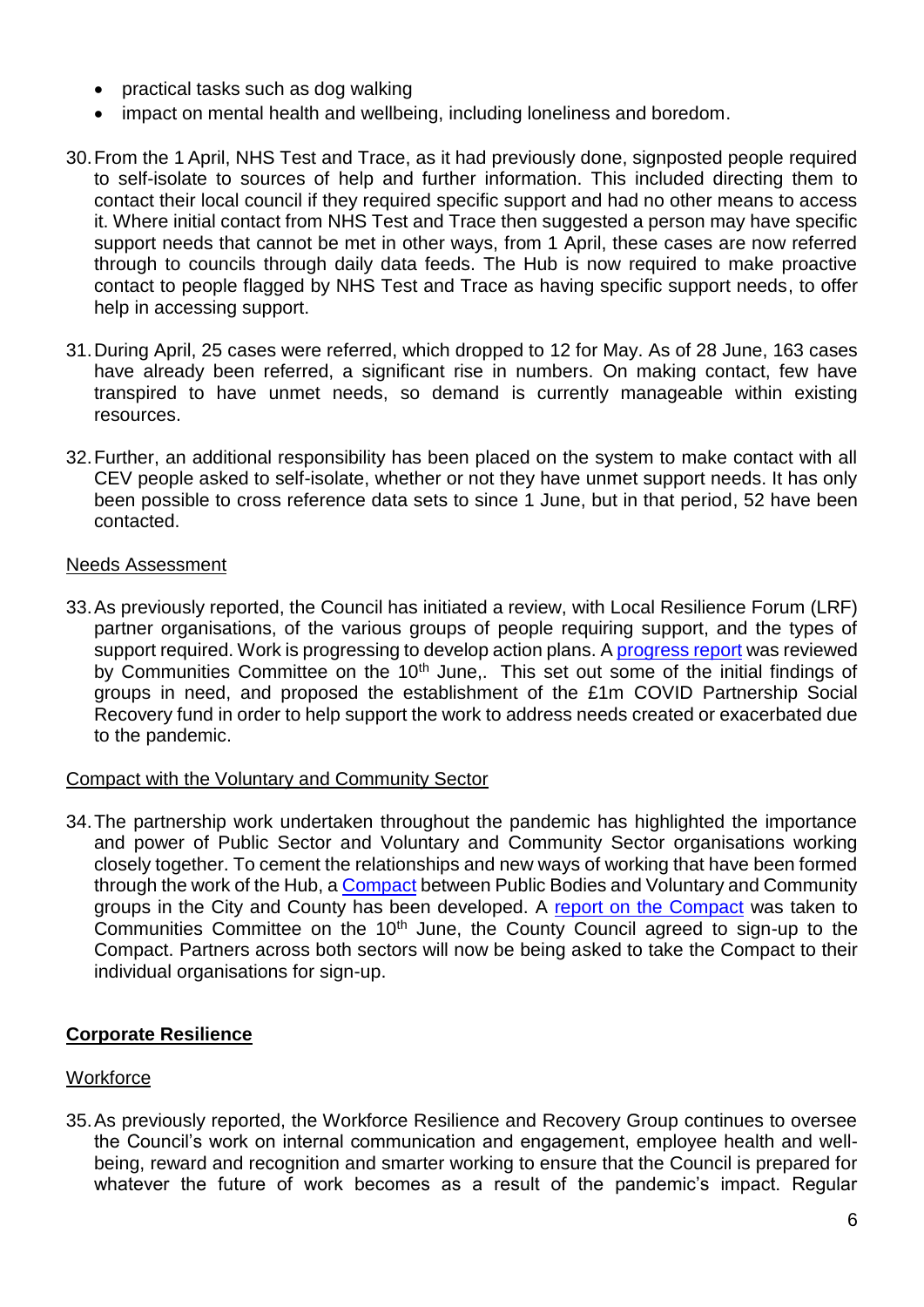discussions continue with the recognised trade unions and the self-managed groups to provide a forum to raise issues and share information relating to the pandemic.

- 36.The results of the recent Workforce Check-in Survey have been published on the Council's intranet and the detail behind the analysis shared with the relevant Corporate Directors. The responses remain broadly positive from the previous survey undertaken in May 2020 but it is clear that there is a level of anxiety among the workforce about the potential return to office accommodation for those colleagues who have been working at home during the pandemic. The survey responses are being used to inform and develop what future working arrangements will be and how employees can be supported during the transition period up until autumn 2021. Further engagement events will take place over the summer months to ensure employees have the opportunity to comment on these developments and feel engaged and invested in planning the future of work longer term.
- 37.A new Hybrid Working Policy is being developed and is covered by a separate report on this agenda. This will be supported by a comprehensive range of guidance, toolkits and frequently asked questions to ensure our employees are supported and prepared for the future changes in how we work.
- 38.The Council continues to facilitate all its employees receiving the vaccine. In line with current national guidance, all members of the workforce are strongly encouraged to take up the offer to be vaccinated when they are contacted to do so. This is the best means of mitigating the ongoing risk presented.

#### Council Premises

- 39.As previously reported, the Property and Premises Recovery Group continues to meet weekly. The Group includes officers from across the Council looking to guide and support the safe use of Council premises during restrictions, both the central office estate and the operational portfolio, and providing safe reoccupation in accordance with Government guidance.
- 40.During lockdowns Council offices have remained open for staff who cannot deliver their services from working from home, or need to be in for welfare reasons, although the main message has remained for the majority of staff to continue to work from home where possible. In the light of the potential further lifting of restrictions targeted at 19 July 2021 the Group has been planning the phased reoccupation of offices thereafter based on priority need in the first instance over the summer with a more general return in the autumn as offices environments are adapted to suit a hybrid working model. The Group is working with services to understand the office environments that suit their future service delivery as it is clear this is not a one size fits all solution and the hybrid model will work differently across services but with standard central principles.

#### Disruption to Services

41.In order to adhere to government guidance on social distancing and release Council resources to support COVID-19 priorities, many public-facing service areas have faced disruption or closure. The current status of these services is outlined in the table below.

| <b>Service</b> | <b>Status</b>                                                                                                     |
|----------------|-------------------------------------------------------------------------------------------------------------------|
|                | Youth Services   The Youth Service has continued to deliver youth work to young people most  <br>in need through: |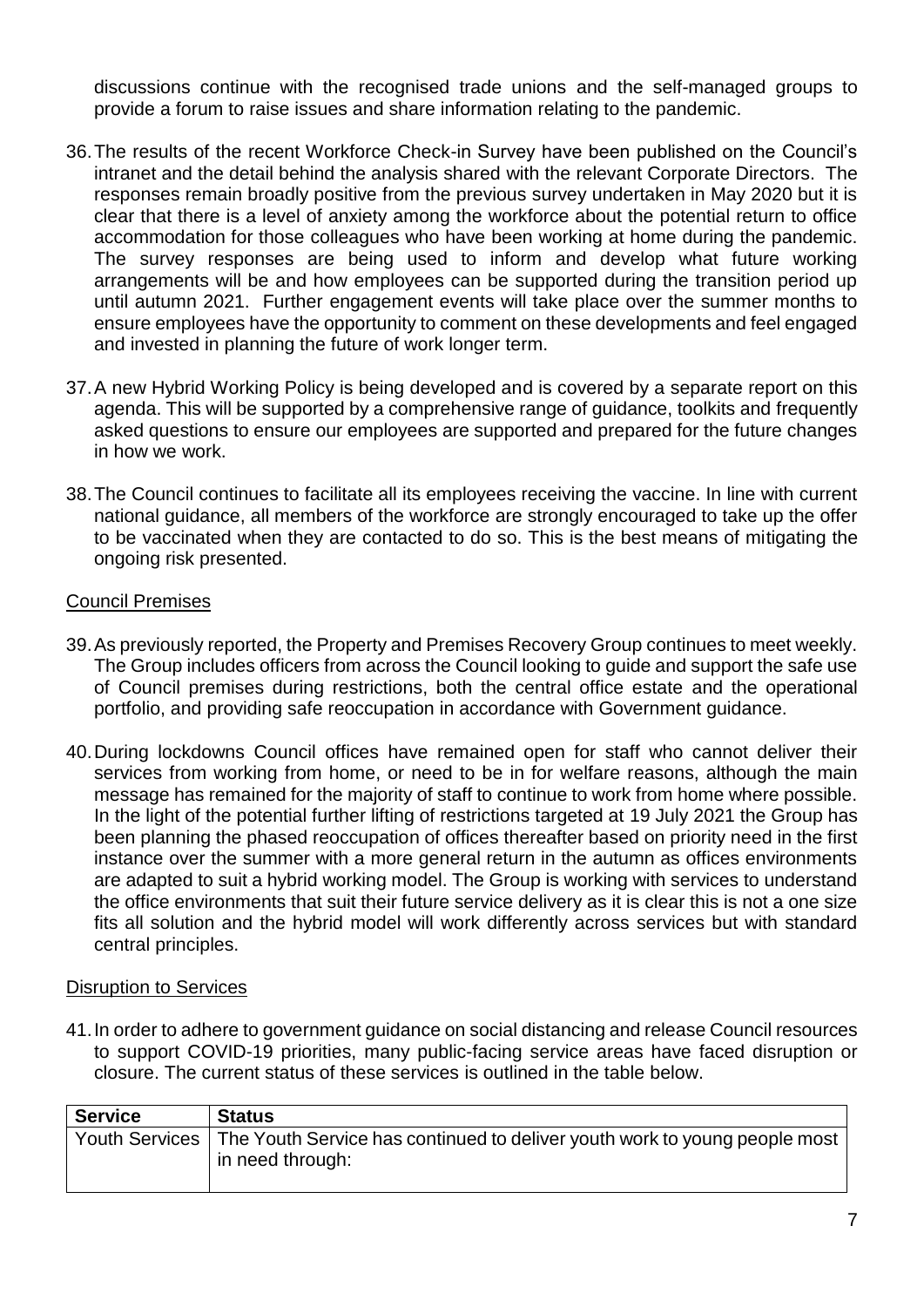|                 | Online Youth Work and a digital 4uth offer<br>$\bullet$                                                                                                                                                                                                                                                                                                                                                                                                                                                                           |
|-----------------|-----------------------------------------------------------------------------------------------------------------------------------------------------------------------------------------------------------------------------------------------------------------------------------------------------------------------------------------------------------------------------------------------------------------------------------------------------------------------------------------------------------------------------------|
|                 | Outreach and Youth Work Intervention within local communities<br>$\bullet$                                                                                                                                                                                                                                                                                                                                                                                                                                                        |
|                 | 1:1 youth work intervention<br>$\bullet$                                                                                                                                                                                                                                                                                                                                                                                                                                                                                          |
|                 | Youth work from our Young People's Centres to support groups of                                                                                                                                                                                                                                                                                                                                                                                                                                                                   |
|                 | young people. Recent Government guidance now allows greater                                                                                                                                                                                                                                                                                                                                                                                                                                                                       |
|                 | flexibility on group sizes, which in practice means that:                                                                                                                                                                                                                                                                                                                                                                                                                                                                         |
|                 | <b>Under 18's</b> - although there isn't a specified number limit for groups of under<br>18s, a decision has been made locally along with public health advice to<br>increase group size to a maximum of 30 young people (plus staff, volunteers,<br>and carers). This allows youth workers to take into consideration factors<br>which affect the maximum group size, for example the size of the indoor<br>space being used and how many young people can safely be<br>accommodated whilst still operating in a COVID-safe way. |
|                 | <b>Over 18's</b> – the maximum groups size is 30 (plus staff, volunteers, and<br>carers), this provision is targeted for vulnerable young people in support<br>groups, who can meet indoors or outdoors. These sessions will be for<br>specific groups of young people who have been invited and booked into<br>youth work sessions.                                                                                                                                                                                              |
|                 | The Youth Service will remain responsive to an evolving situation, and<br>operating plans will be refined as the circumstances and guidance change.                                                                                                                                                                                                                                                                                                                                                                               |
|                 | In addition, the Youth Service is also coordinating the Department for<br>Education funded Holiday Activity and Food programme, and are now<br>planning delivery for the Summer holiday after a successful Easter holiday<br>programme, which saw delivery to over 4,400 Children and Young People,<br>with;                                                                                                                                                                                                                      |
|                 | $\circ$ Over 4,100 high quality food packs distributed, with support from<br>Children Centres; along with activity packs and access to online<br>activities and programmes to follow at home;<br>The Youth Service delivered tailored face to face sessions from our<br>$\circ$<br>young people's centres to over 300 young people identified as<br>vulnerable<br>The service distributed 300 food vouchers given to children and<br>$\circ$<br>young people with specific dietary requirements.                                  |
| Library         | Since 12 April libraries have reopened in line with national regulations,                                                                                                                                                                                                                                                                                                                                                                                                                                                         |
| <b>Services</b> | limited opening hours and capacity levels. Click and collect, home delivery                                                                                                                                                                                                                                                                                                                                                                                                                                                       |
|                 | and mobile library services are continuing to operate supporting those who                                                                                                                                                                                                                                                                                                                                                                                                                                                        |
|                 | are not able to visit library buildings. Access to computers for any purpose                                                                                                                                                                                                                                                                                                                                                                                                                                                      |
|                 | and study spaces is being provided by appointment at all sites. The 72-hour                                                                                                                                                                                                                                                                                                                                                                                                                                                       |
| Outdoor         | quarantining requirement for books returned was removed on the 24 May.<br>Outdoor education centres and residential centres are now all open for                                                                                                                                                                                                                                                                                                                                                                                  |
| Education       | overnight stays and day visits for schools. Activity Clubs are being offered                                                                                                                                                                                                                                                                                                                                                                                                                                                      |
| <b>Services</b> | for the summer Holidays at the Mill Adventure Base, alongside supporting                                                                                                                                                                                                                                                                                                                                                                                                                                                          |
|                 | the Holiday Activity and Food programme. Duke of Edinburgh groups have                                                                                                                                                                                                                                                                                                                                                                                                                                                            |
|                 | resumed with meeting up face to face, with training expeditions underway.                                                                                                                                                                                                                                                                                                                                                                                                                                                         |
|                 |                                                                                                                                                                                                                                                                                                                                                                                                                                                                                                                                   |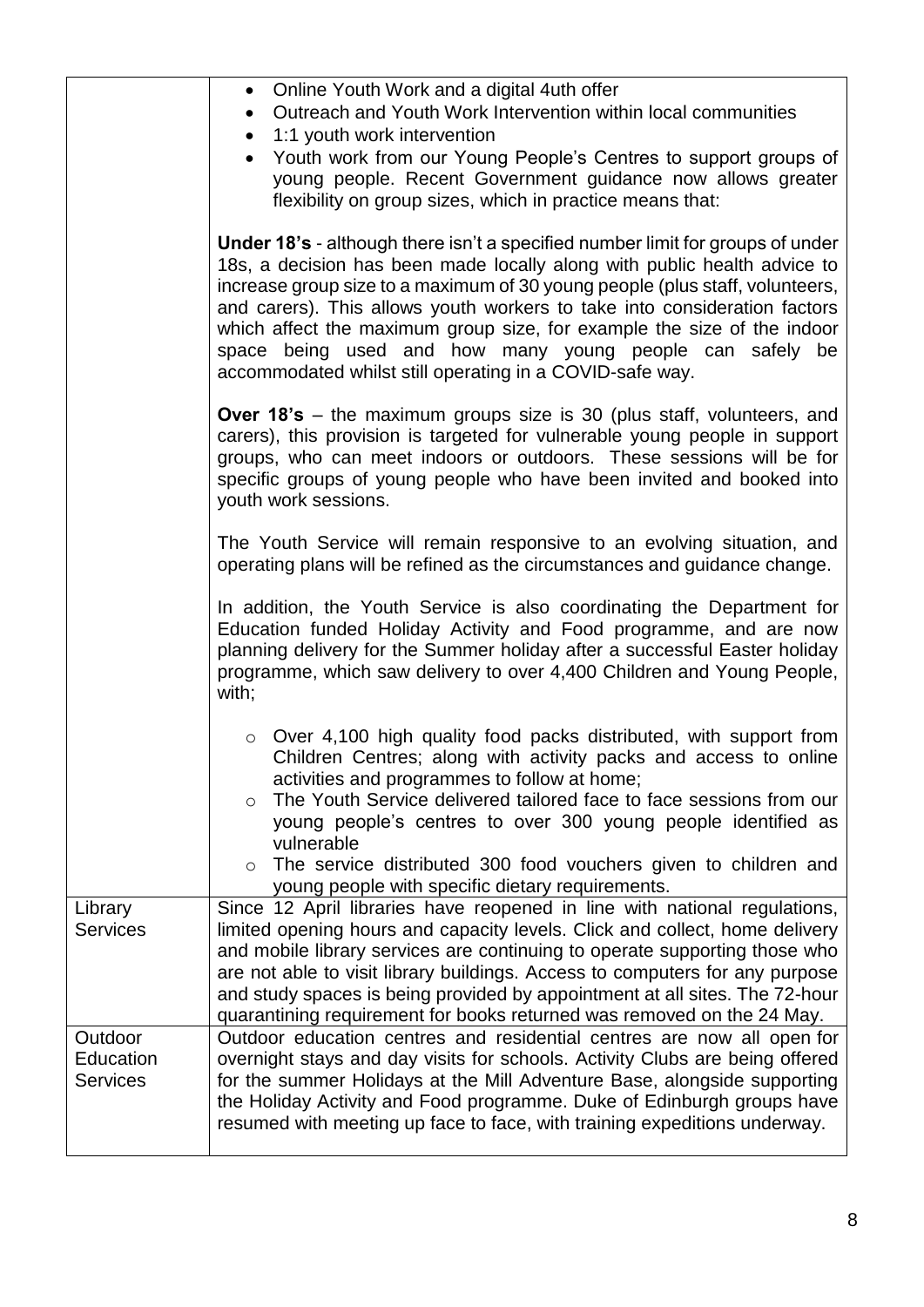|                                             | Public based activity days are being offered this August at Sherwood Forest<br>Country Park. Planning is also underway for the Shadow Event in October<br>at Sherwood Forest Country Park.                                                                                                                                                                                                                                                                                                                                                                                                                                                                                                                                                                                                                                                |
|---------------------------------------------|-------------------------------------------------------------------------------------------------------------------------------------------------------------------------------------------------------------------------------------------------------------------------------------------------------------------------------------------------------------------------------------------------------------------------------------------------------------------------------------------------------------------------------------------------------------------------------------------------------------------------------------------------------------------------------------------------------------------------------------------------------------------------------------------------------------------------------------------|
| School<br>Swimming                          | The schools Swimming Service resumed all swimming across the county<br>week commencing 19 <sup>th</sup> April 2021. We have seen a 92% take up of schools<br>returning back to undertake school swimming sessions. 10 schools have<br>booked additional or 'top-up' sessions this term to make up for sessions that<br>have been missed during lockdown.                                                                                                                                                                                                                                                                                                                                                                                                                                                                                  |
|                                             | The service has resumed the Bridging Club sessions (for children and young<br>people with disabilities), and the Little Swimmers (babies) sessions will<br>resume in the Autumn term due to present changing room restrictions.                                                                                                                                                                                                                                                                                                                                                                                                                                                                                                                                                                                                           |
| Day Services                                | As COVID measures remain in place, NCC Day Services continue to deliver<br>a hybrid range of activities from buildings outreach and 1:1.                                                                                                                                                                                                                                                                                                                                                                                                                                                                                                                                                                                                                                                                                                  |
|                                             | The overall capacity of buildings remains reduced because of social<br>distancing requirements. Plans for recovery of the service will increase<br>capacity when guidance permits. Safe systems of work and infection<br>prevention control measures will remain in place proportionate to community<br>transmission and national guidance. This service continues to provide vital<br>respite for carers and opportunities for people to concentrate on their<br>aspirations engage in activity outside the home and remain independent and<br>living well in Nottinghamshire.                                                                                                                                                                                                                                                           |
| <b>Country Parks</b><br>and green<br>spaces | Country Parks and their facilities are currently open in line with the<br>Government's COVID-19 Roadmap. In light of the announcement of the<br>delay to Step 4 of the relaxation of restrictions on the 14th June, some<br>limitations on hospitality and events will remain in place, as per Step 3 of the<br>COVID-19 Guidance, until at least the 19 <sup>th</sup> July. These restrictions will<br>include social contact limits on outdoor (30 people) and indoor (the rule of 6<br>or 2 households) gatherings, with any exceptions stipulated in the Guidance.<br>To help prevent the spread of coronavirus cases, Nottinghamshire residents<br>are still being asked to abide by COVID-Secure social distancing and<br>hygiene guidance when they visit our green space sites or public attractions,<br>including Country Parks. |
|                                             | Country Parks and Green Space arrangements will be reviewed and<br>managed in accordance with the Government's staged approach to the<br>relaxation of restrictions.                                                                                                                                                                                                                                                                                                                                                                                                                                                                                                                                                                                                                                                                      |
| Children's<br>Centres                       | All 17 main Children's Centre sites remain open Monday to Friday and<br>satellite sites open to host targeted face to face appointments and support<br>groups as and when required. Prearranged appointments and group<br>sessions are provided on site with activities also being undertaken outdoors<br>and in family homes where it is safe to do so. Universal services resumed<br>again at the end of June and families will be asked to reserve places so<br>numbers and social distancing can still be maintained.                                                                                                                                                                                                                                                                                                                 |
|                                             | All buildings are COVID secure and external partners continue to provide<br>clinics and targeted services on site including midwifery clinics, health<br>screens and assessments and social care contact work.                                                                                                                                                                                                                                                                                                                                                                                                                                                                                                                                                                                                                            |
| Recycling<br>Centres                        | All 12 of our recycling centres for household waste currently remain open.<br>Residents visiting the West Bridgford site will need to make an appointment<br>in advance                                                                                                                                                                                                                                                                                                                                                                                                                                                                                                                                                                                                                                                                   |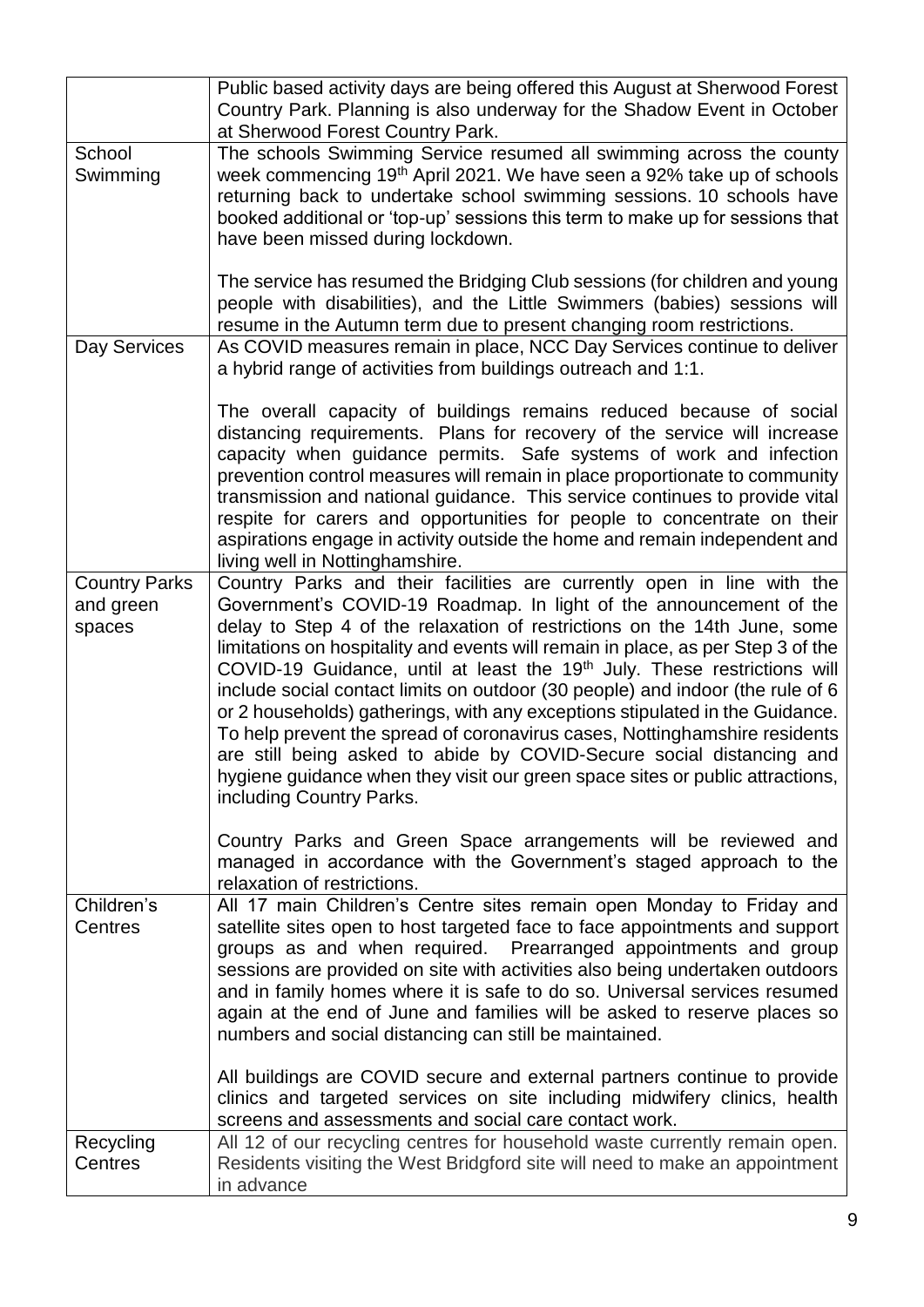| Registration<br><b>Services</b>                     | Main Registration Offices and some smaller offices are open to the public for<br>essential functions. In-person registration of birth and notice of marriage<br>appointments are available on a limited basis with COVID-safe procedures.<br>The registrations of still births and deaths continues to be permitted by<br>telephone using easements under the Coronavirus Act 2020. Marriage and<br>civil partnership ceremonies are available, subject to the Government's<br>restrictions and social distancing measures. |
|-----------------------------------------------------|-----------------------------------------------------------------------------------------------------------------------------------------------------------------------------------------------------------------------------------------------------------------------------------------------------------------------------------------------------------------------------------------------------------------------------------------------------------------------------------------------------------------------------|
| <b>Music</b>                                        | Services continue to operate in agreement with individual schools.                                                                                                                                                                                                                                                                                                                                                                                                                                                          |
| Teaching                                            |                                                                                                                                                                                                                                                                                                                                                                                                                                                                                                                             |
| Education                                           | Services continue to operate in agreement with individual schools. Bookable                                                                                                                                                                                                                                                                                                                                                                                                                                                 |
| <b>Library Service</b>                              | teacher visits to the showroom recommenced on the 12 April.                                                                                                                                                                                                                                                                                                                                                                                                                                                                 |
| Inspire<br>learning study<br>programmes             | Young people are now able to access the study programme face to face.                                                                                                                                                                                                                                                                                                                                                                                                                                                       |
| Inspire<br>learning adult<br>education<br>programme | A full range of courses currently being provided online. Face to face and<br>blended courses will be programmed for the 2021 autumn term.                                                                                                                                                                                                                                                                                                                                                                                   |
| <b>Archives</b>                                     | Online enquiry, research and reprographic services remain available. Visit<br>to archives are by appointment.                                                                                                                                                                                                                                                                                                                                                                                                               |

### **Other Options Considered**

42.The nature of the Coronavirus emergency is such that the Council has reviewed its priorities and use of resources to address the most critical needs of Nottinghamshire's residents. The Council must also comply with relevant Government guidance and meet its statutory duties as required during the emergency.

#### **Reason for Recommendations**

43.To update members on the Council's ongoing response to the Coronavirus emergency.

## **Statutory and Policy Implications**

44.This report has been compiled after consideration of implications in respect of crime and disorder, data protection and information governance finance, human resources, human rights, the NHS Constitution (public health services), the public sector equality duty, safeguarding of children and adults at risk, service users, smarter working, sustainability and the environment and where such implications are material they are described below. Appropriate consultation has been undertaken and advice sought on these issues as required.

#### **Financial Implications**

- 45.All Local Authorities are required by the Ministry for Housing, Communities and Local Government to report the forecast financial impact of the COVID-19 emergency on a monthly basis. The most recent submission, DELTA 14, was submitted on June 26, 2021.
- 46.The additional pressures on the 2021/22 budget are offset by general COVID-19 grant allocations received from Central Government, and a range of additional specific grants and allocations to offset lost income.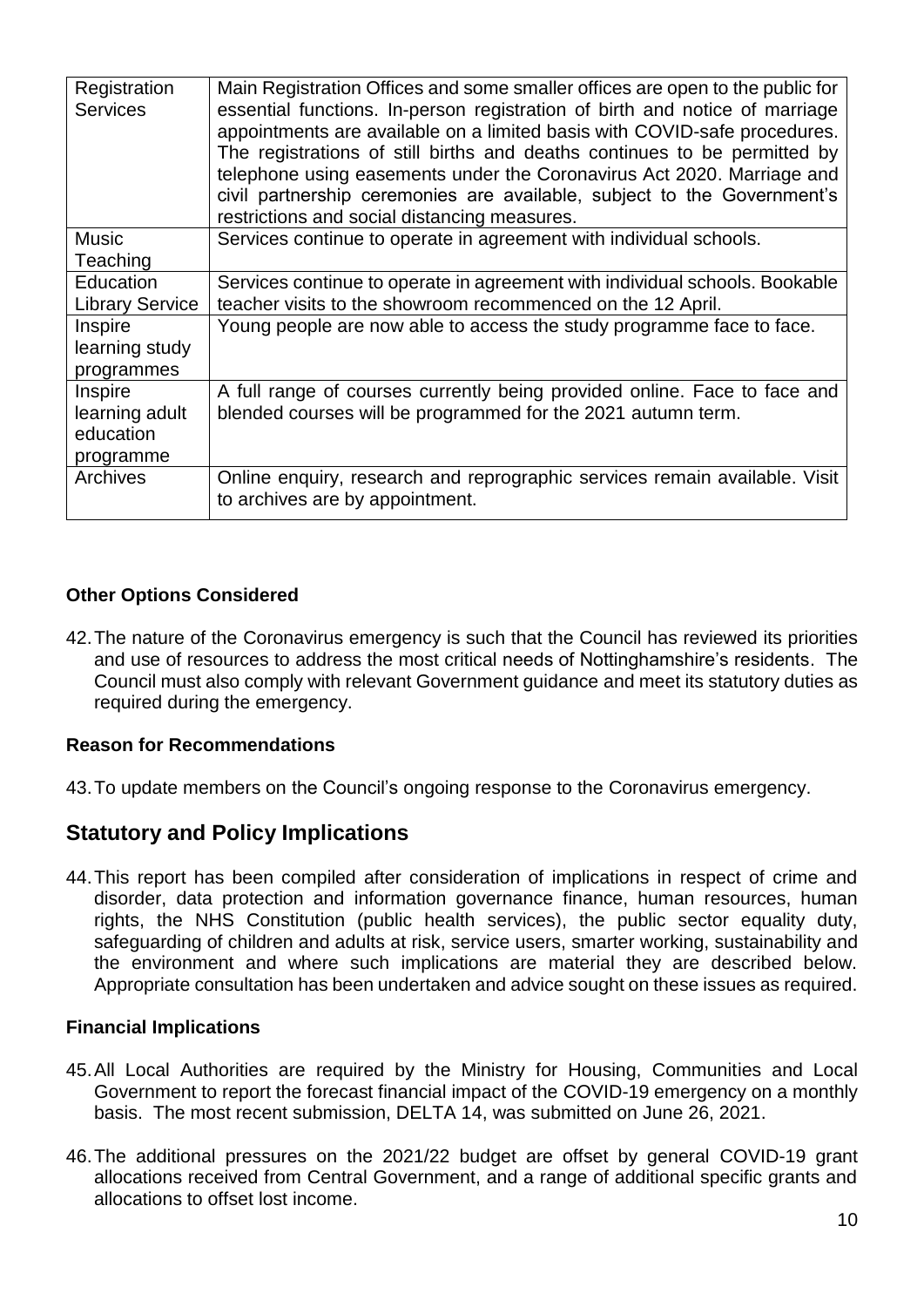47.Reports setting out the latest forecast position, including the impact of COVID-19 on income and additional costs, will continue to be presented to Finance Committee on a regular basis.

#### **Safeguarding of Children and Adults at Risk Implications**

48.The safeguarding of vulnerable children and adults is at the centre of decision making around operating models and reopening of services in Children's and Adults services and services continue to operate with the same standards of care.

#### **Implications for Service Users**

49.While there continues to be some disruptions to services through the Council's response to COVID-19, the aim has been to maintain the welfare and safety of all services users at all times.

## **RECOMMENDATIONS**

- 1) That Members endorse the continuing efforts of services to ensure effective service provision during the ongoing COVID-19 pandemic.
- 2) That Members consider the issues contained within the report.
- 3) That Members agree to receive a further update at the September meeting.

#### **Councillor Ben Bradley MP Leader of the Council**

**For any enquiries about this report please contact:** 

**Derek Higton Service Director, Transformation and Change 0115 9773498**

#### **Constitutional Comments (AK 18/06 2021)**

50. This report falls within the remit of Policy Committee by virtue of its terms of reference.

#### **Financial Comments (SES 18/06/2021)**

- 51.There are no specific financial implications arising directly from this report.
- 52.All Local Authorities are required by the Ministry for Housing, Communities and Local Government to report the forecast financial impact of the COVID-19 emergency on a monthly basis. The most recent submission, DELTA 14, was submitted on June 26, 2021.
- 53.The additional pressures on the 2021/22 budget are offset by general COVID-19 grant allocations received from Central Government, and a range of additional specific grants and allocations to offset lost income.